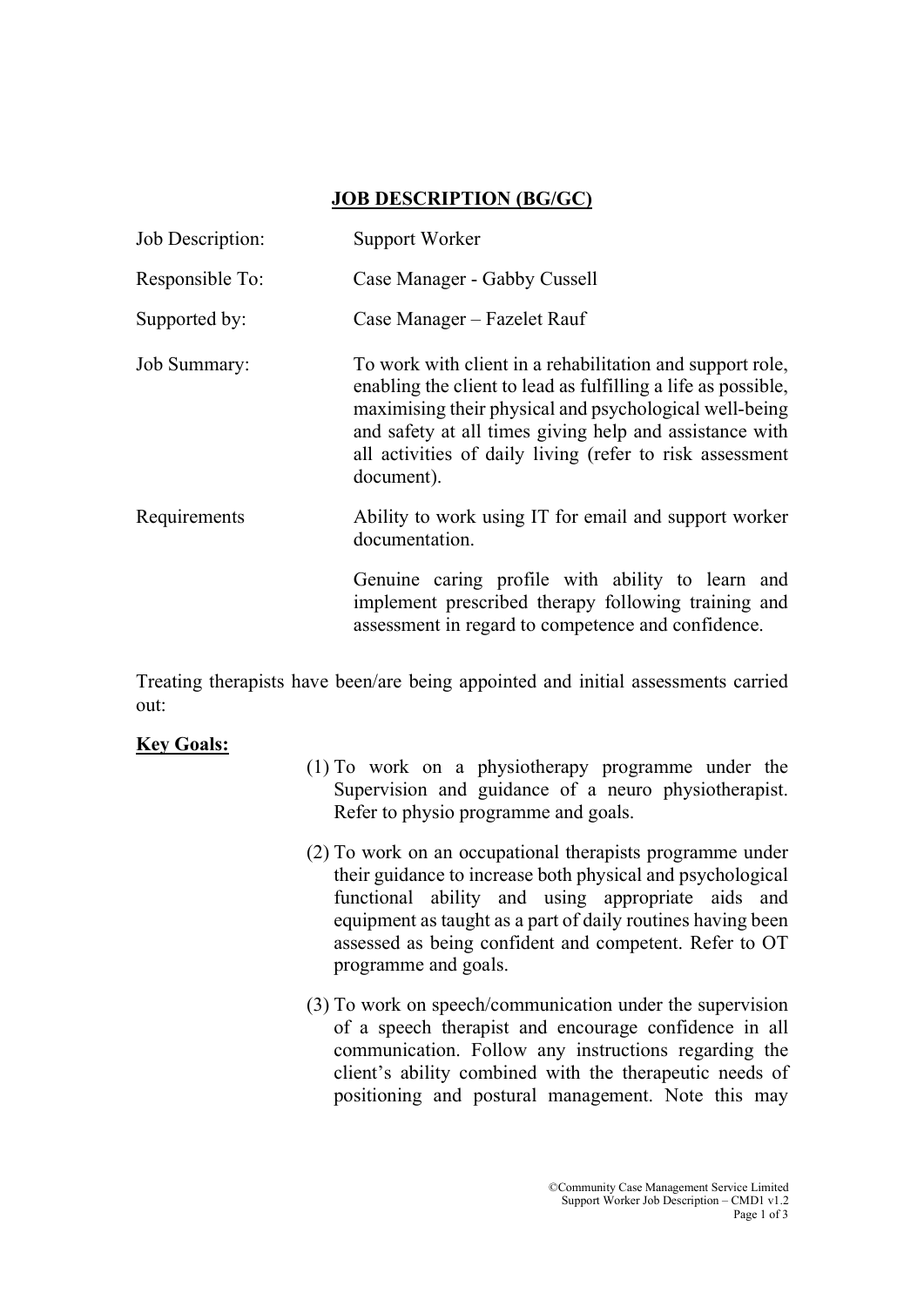require specific instructions. Give opportunity for communication. Refer to SLT programme and goals.

- (4) To work with a neuro psychologist implementing taught strategies to increase functioning and manage memory, cognitive problems and support managing anxiety. Refer to neuro psychologist's goals and strategies for management.
- (5) Generally to work on an active programme of support to include a range of activities. To support recommendations made by the treating therapists.
- (6) It is not a requirement that you drive, but it is preferable. You will be expected to support the client accessing the community to enjoy social activities and active rehabilitation.
- (7) Respect the need for confidentiality when the client or their family speak/communicate on matters of a private and personal nature.
- (8) Enable the client to make choices and decisions whenever possible.
- (9) Read and keep updated with all CCMS policies and procedures

## Aids to Daily Living: Ξ

- i) Help to keep the client's room clean and tidy.
- ii) Client to be always well presented and cleanly dressed.
- iii) Report any breakages as soon as possible.
- iv) Report any hazards or health and safety concerns as soon as possible.
- v) Check all equipment is in safe working order as per risk assessment requirements.
- vi) Take the client shopping, outings etc.
- vii) Encourage the client to be independent with cooking, cleaning and other 'chores' (such as walking his dog).